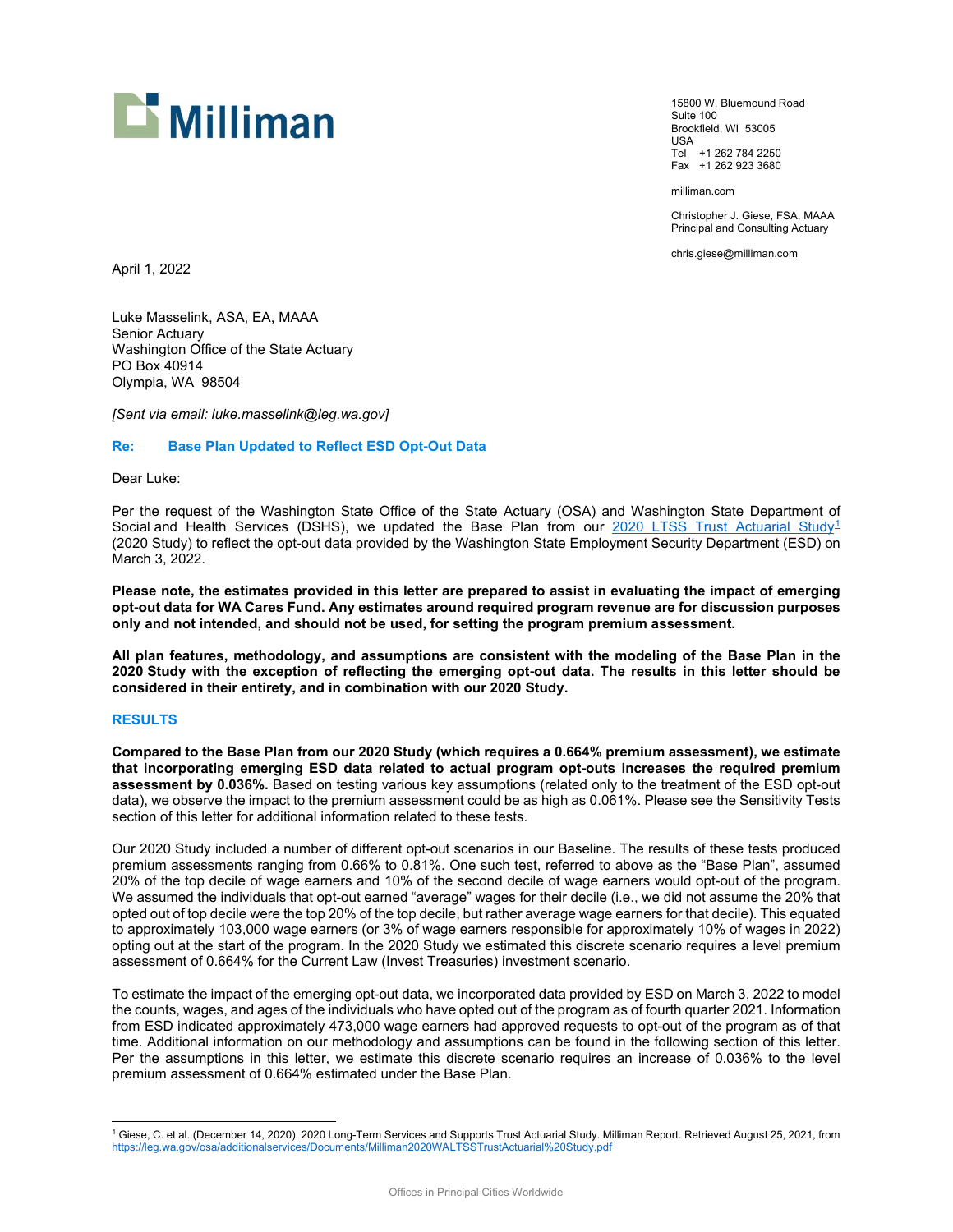

More details comparing the impact of the emerging ESD opt-out data to the 2020 Study results can be found in Attachment A.

### **DATA CONSIDERATIONS**

Where information is unknown or unavailable, we made the following assumptions in our analysis which should be considered as they have the potential to impact the resulting premium assessment.

- In January 2022, Governor Jay Inslee signed House Bills (HB) 1732 and 1733 which, among other program changes, delayed the start of the WA Cares Fund until July 1, 2023. **The impact of HB 1732 and 1733 are not reflected in this letter's results.**
- As described throughout this letter, our analysis reflects emerging actual opt-out data provided by ESD; however, **the wages and demographics of the individuals that do not opt-out and remain in the WA Cares Fund continue to be estimates and are not yet available in a direct data source.** To the extent the average wages, wage growth, and demographics of the population participating in the WA Cares Fund differ from our projections, the required premium assessment will also vary from our estimates.
- Per the ESD data, we project the average 2021 annual wages for the opt-out population to be \$188,000. We are treating the wages in the data provided to be consistent with the wage base assumed as part of our 2020 Study (i.e., covered earnings as defined in the 2020 OASDI Trustees Report). **As we work to reconcile our projection of wages with ESD and OSA, these projections may need to be updated.**
- We assume approximately 473,000 individuals have opted out of the program. This includes the 438,000 with approved opt-out requests included in the data from ESD, plus an additional 35,000 individuals for whom ESD does not have wage data. Per ESD, we assumed 7.5% of approved individuals opting out of the program were not included in the wage data. **We do not make an assumption to project any additional opt-outs through the remainder of the opt-out window in 2022.**
- Since we do not have wage or age data for the 35,000 individuals without corresponding ESD data, we assume their average wages and age distribution follows the patterns of the 438,000 individuals for which we have data. **To the extent the wages and ages of this population differs from the rest of the opt-out population, the required premium assessment will also vary from our projections.**
- Given the ESD data does not contain information related to gender, we assume a 50% / 50% split between males and females for the opt-out population. **To the extent the gender distribution varies from this assumption, the results may also vary from our projections.**
- We project the wages of the opt-out population to grow in line with our projections for the general population (~3.5%). **Given high wage earners may experience different (and potentially higher) wage growth than the general population, sensitivity testing this assumption may be important in future analysis.**

### **SENSITIVITY TESTS**

**Based on testing various key assumptions (related only to the treatment of the ESD opt-out data), we observe the impact to the premium assessment from incorporating emerging ESD opt-out data could be as high as 0.061%.** The results of this testing should be taken into consideration when evaluating the potential impact of the emerging opt-out data on the financial soundness of the WA Cares Fund. Note, while we consider this to be a reasonable level of potential deviation from our best estimate, it should not be considered a bound for the required premium assessment, which could fall outside of the aforementioned range. We tested the following assumptions related to the incorporation of the ESD opt-out data: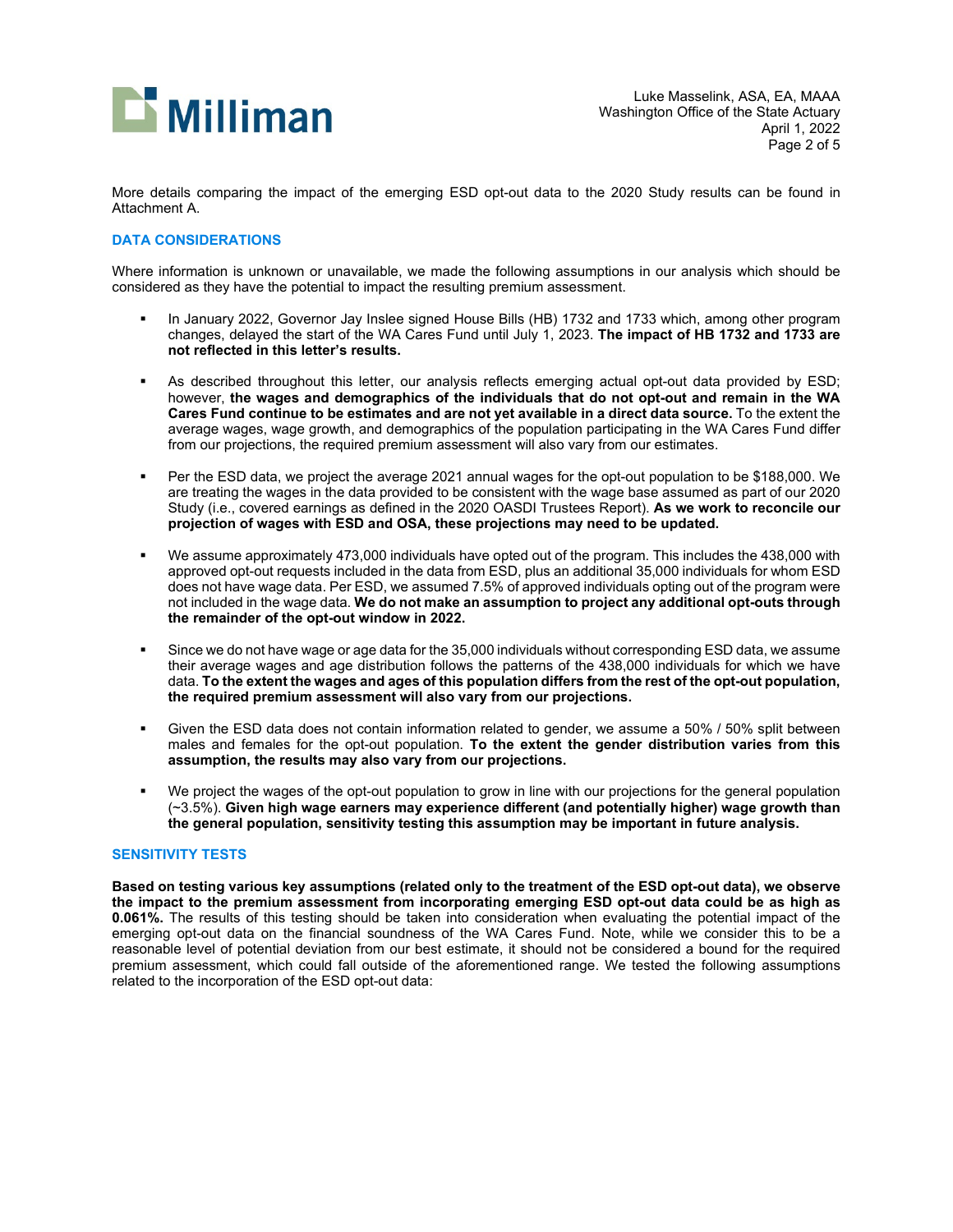

Luke Masselink, ASA, EA, MAAA Washington Office of the State Actuary April 1, 2022 Page 3 of 5

*Morbidity Test*

While the ESD data provided actual age and wage information for individuals who have opted out of the WA Cares Fund, it does not provide information about the health status or relative morbidity risk of this population. Any time choice or a voluntary aspect to participation is introduced into a program, unpredictability related to adverse selection can make projections challenging. Given this unpredictability, we constructed an "extreme" morbidity sensitivity test of modeled adverse selection, where we assume that projected revenue for the 473,000 opt-out individuals is removed, but we do not reduce claims (i.e., we assume that those who opted out are all individuals who will not require LTSS). This test serves as the upper end of our illustrated range and results in an increase of 0.061% compared to the 2020 Study Base Plan.

*Revenue Test*

While the 2021 wages for those who have elected to opt-out are mostly known, the future growth of those wages is unknown. As mentioned in the Data Considerations section, higher wage earners may experience different (and potentially higher) wage growth than the average. We sensitivity tested the impact of the opt-out population experiencing annual wage growth 100 basis points higher than the average and found the impact to fall within the aforementioned range.

*Ultimate count of opt-outs*

Washingtonians who owned long-term care coverage as of November 1, 2021 have until the end of 2022 to apply for the WA Cares Fund exemption. We tested the impact of 10% more individuals opting out of the program by the end of 2022 (assuming their average wages, ages, and our assumed relative morbidity were consistent with the 473,000 individuals who have already opt-ed out), and the impact to the premium assessment fell within the aforementioned range. If we assumed different average wages, age distributions, or relative morbidity for this population, the resulting required premium assessment could exceed the estimate range. On an approximate basis, each 10% increase in the count of opt-outs raises the impact to the required premium assessment by approximately 0.004% (i.e., assuming 10% more people, or 47,300 more people opted out, changed the impact compared to the 2020 Base Plan from 0.036% to 0.040%).

#### **METHODOLOGY AND ASSUMPTIONS**

We include assumptions and methodology related to modifying the Base Plan to reflect emerging opt-out data from ESD provided on March 3, 2022. The information in this letter should be considered along with the sources and methodology used to develop the Base Plan, described starting on page 31 of the [2020 Study.](https://leg.wa.gov/osa/additionalservices/Documents/Milliman2020WALTSSTrustActuarial%20Study.pdf)

#### **Truncated Data Adjustments**

For privacy reasons, the information provided by ESD censored wage information for the top 5% of the opt-out population. As illustrated in Figure 2, we use aggregate data provided by ESD to estimate the average wage for the censored population.

Additionally, ESD indicated that the data provided only represented approximately 92.5% of approved individuals who had opted out of the program. We made an adjustment (also illustrated in Figure 1) to account for the remaining 7.5% of the opt-out population for whom we did not have age or wage data.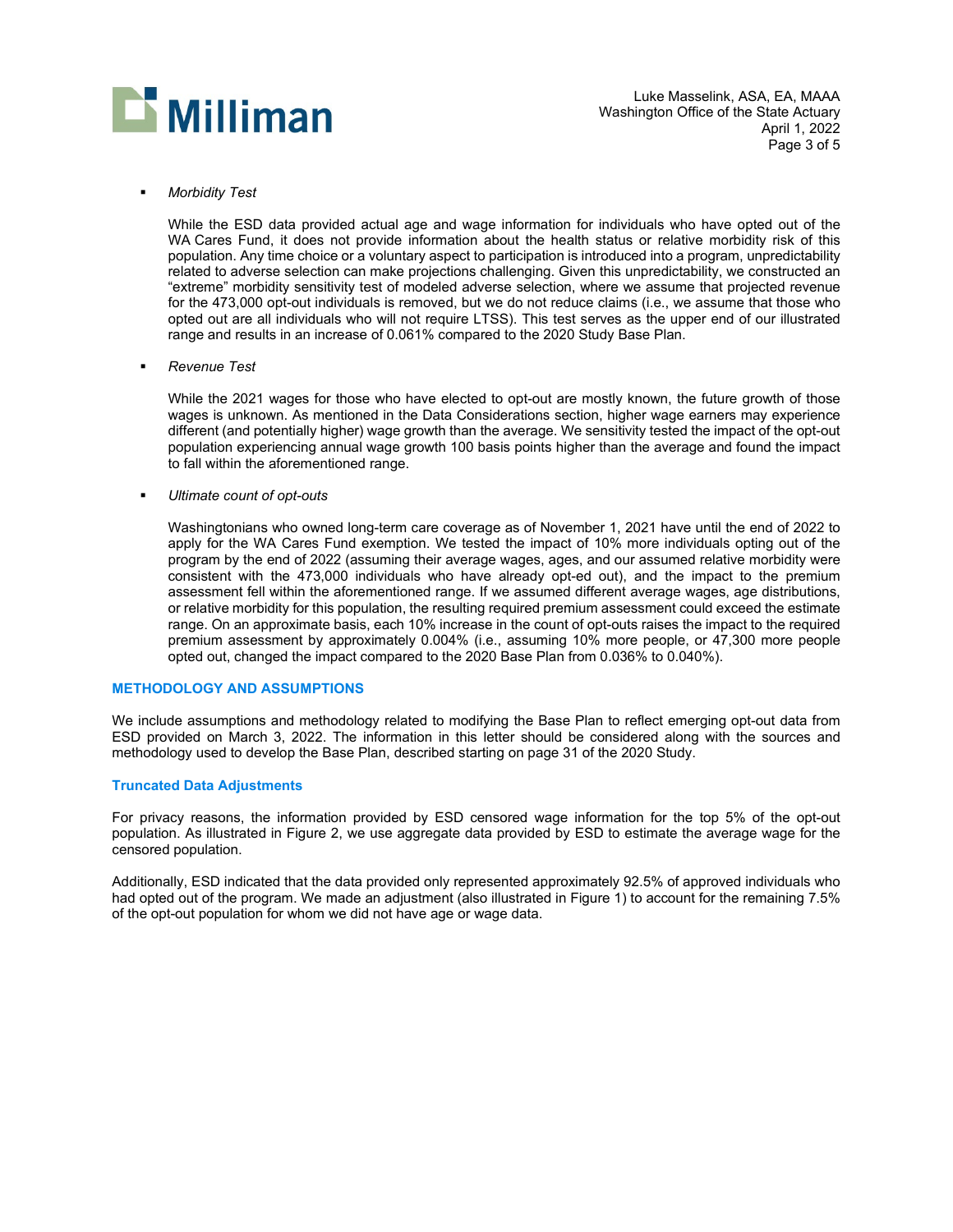

|     | <b>Figure 1</b><br><b>Washington Office of the State Actuary</b> |                     |                                                     |  |  |  |
|-----|------------------------------------------------------------------|---------------------|-----------------------------------------------------|--|--|--|
|     |                                                                  | 4Q 2021 ESD<br>Data | <b>Opt-Out Statistics</b><br>Source                 |  |  |  |
|     | <b>Bottom 95% Earners</b>                                        |                     |                                                     |  |  |  |
| (1) | <b>Approved Population</b>                                       | 415,746             | WACares OptOut AnonymizedTable Update20220301.xlsx  |  |  |  |
| (2) | Average 2021 Wage <sup>1</sup>                                   | \$140,621           | WACares OptOut AnonymizedTable Update20220301.xlsx  |  |  |  |
|     |                                                                  |                     |                                                     |  |  |  |
|     | Top 5% Earners (Estimate)                                        |                     |                                                     |  |  |  |
| (3) | <b>Approved Population</b>                                       | 21,964              | WACares OptOut AnonymizedTable Update20220301.xlsx  |  |  |  |
| (4) | Average Wage <sup>2</sup>                                        | \$1,075,750         | $[(5) \times (6) - (1) \times (2)] / (3)$           |  |  |  |
|     |                                                                  |                     |                                                     |  |  |  |
|     | Total                                                            |                     |                                                     |  |  |  |
| (5) | Approved Population                                              | 437,710             | WACares OptOut AnonymizedTable Update20220301.xlsx  |  |  |  |
| (6) | Average 2021 Wage                                                | \$187,545           | WACares OptOut WageDistribution Update20220301.xlsx |  |  |  |
|     |                                                                  |                     |                                                     |  |  |  |
|     |                                                                  |                     |                                                     |  |  |  |

|     | Total, including 7.5% Unmappable Individuals Opting Out |           |                                                 |  |  |
|-----|---------------------------------------------------------|-----------|-------------------------------------------------|--|--|
|     | Approved Population <sup>3</sup>                        | 473.200   | $(5) / [1 - 0.075]$                             |  |  |
| (8) | Average 2021 Wage                                       | \$187.545 | We are assuming wages consistent with (6) above |  |  |

<sup>1</sup> Average wage for approved individuals opting out with a wage below the censored level (\$478,277).<br><sup>2</sup> Assumed average wage for approved individuals opting out with a wage above the censored level (\$478,277).

*<sup>3</sup> 7.5% of individuals who have an approved opt-out application are unmappable in ESD's system. We assume these individuals follow the same distribution as the 437,710 individuals in the data.*

Ultimately, we assume approximately 473,000 individuals have approved requests for opting out of the program. This includes:

- Approximately 416,000 with approved opt-out requests for whom we have seriatim age and wage data
- Approximately 22,000 individuals who represent the top 5% of wage earners for whom we have age data, but need to estimate the average wages
- Approximately 35,000 individuals who ESD does not have data on, whom we assume follow age and wage distributions consistent with the remainder of the opt-out population

#### **Covered Wages**

Per the ESD data, we project the average annual 2021 wages for the opt-out population to be approximately \$188,000, trended to 2022. We treat the wages in the data provided to be consistent with the wage base assumed as part of our 2020 Study (i.e., covered earnings as defined in the 2020 OASDI Trustees Report).

#### **Gender Distribution**

Given the ESD data does not contain information related to gender, we assume a 50% / 50% split between males and females for the opt-out population.

#### **Wage Growth**

We project the wages of the opt-out population to grow in line with our projections for the general population (approximately 3.5% annual growth).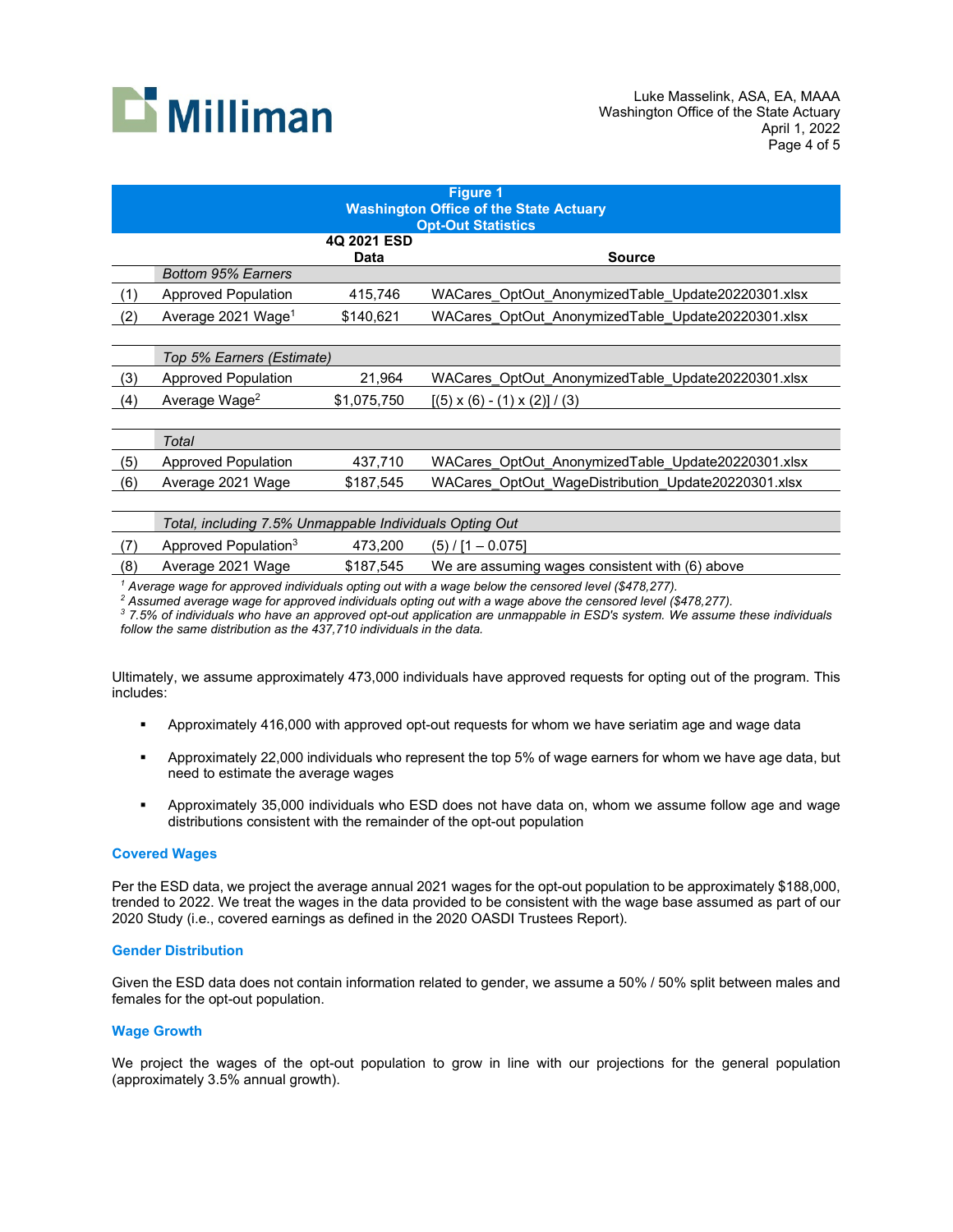

#### **CAVEATS AND LIMITATIONS**

This information is intended for the internal use of the Washington State Office of the State Actuary (OSA) and Washington State Department of Social and Health Services (DSHS) and it should not be distributed, in whole or in part, to any external party without the prior written permission of Milliman, subject to the following exception:

 This letter shall be a public record that shall be subject to disclosure to the State Legislature and its committees, persons participating in legislative reviews and deliberations, and parties making a request pursuant to the Washington Public Records Act

We do not intend this information to benefit any third party even if we permit the distribution of our work product to such third party.

This information provides alternative tests to the Base Plan presented in the 2020 LTSS Trust Actuarial Study provided on December 14, 2020, which should be read in its entirety with this letter. In completing this analysis, we relied on information provided by OSA, DSHS, ESD, and publicly available data. We accepted without audit, but reviewed the information for general reasonableness. Our summary may not be appropriate if this information is not accurate.

Many assumptions were used to construct the estimates in this letter. Actual results will differ from the projections in this letter. Experience should be monitored as it emerges, and corrective actions should be taken when necessary.

Milliman has developed certain models to estimate the values included in this letter. The intent of the models is to estimate the required revenue impact of emerging opt-out data of the WA Cares Fund. We have reviewed the models, including their inputs, calculations, and outputs for consistency, reasonableness, and appropriateness to the intended purpose and in compliance with generally accepted actuarial practice and relevant actuarial standards of practice.

Guidelines issued by the American Academy of Actuaries require actuaries to include their professional qualifications in all actuarial communications. Chris Giese is a member of the American Academy of Actuaries and meet the qualification standards for performing the analyses in this letter.

The terms of the Personal Services Contract with Washington State OSA effective December 2, 2021, apply to this information.

Sincerely,

hrestopher

Christopher J. Giese, FSA, MAAA Principal and Consulting Actuary

CJG/db

Attachment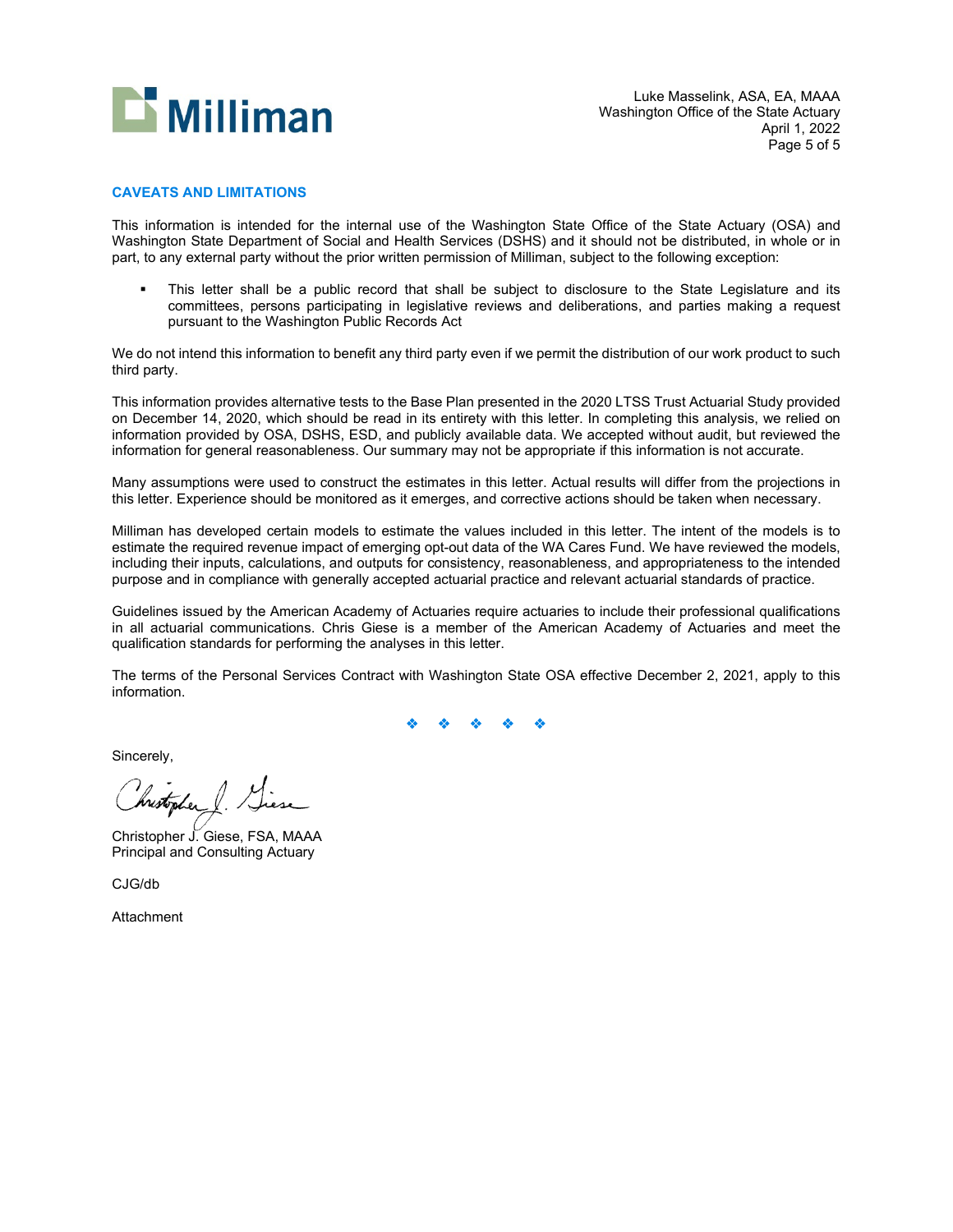

APPENDIX A COMPARISON TO 2020 STUDY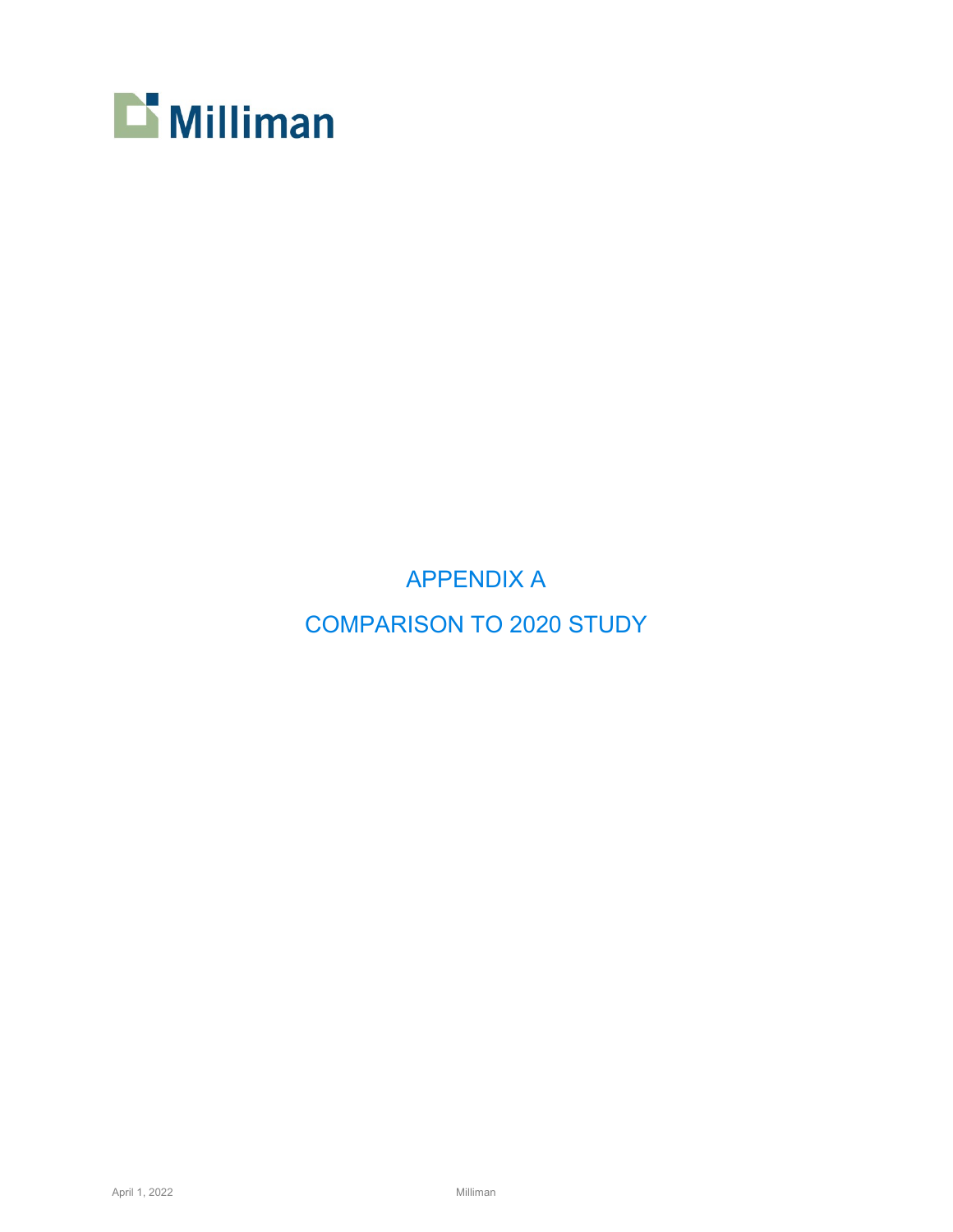## **APPENDIX A COMPARISON TO 2020 STUDY BASE PLAN**

Per OSA and DSHS' request, we prepared this appendix to provide additional background comparing the "Updated with ESD Opt-Out Data" test to two scenarios included in ou[r 2020 LTSS Trust Actuarial Study](https://leg.wa.gov/osa/additionalservices/Documents/Milliman2020WALTSSTrustActuarial%20Study.pdf)<sup>[2](#page-6-0)</sup> (2020 Study). We produced various opt-out scenarios as part of the 2020 Study, but this appendix focuses on two of the scenarios modeled, as described below.

1. 20% Top Decile, 10% Second Decile Opt-Out (commonly referred to as the assumed "Base Plan").

We assumed 20% of the top decile of wage earners and 10% of the second decile of wage earners will opt-out of the program. We assumed those individuals that opt-out earned "average" wages for their decile (i.e., we did not assume the 20% that opted out of top decile were the top 20% of the top decile, but rather average wage earners for that decile). This equated to 3% of wage earners (responsible for approximately 10% of wages in 2022) opting out at the start of the program.

We estimate this discrete scenario requires a level premium assessment of 0.664% for the Current Law (Invest Treasuries) investment scenario.

2. 45% of All Wage Earners Opt-out.

We also examined private market, stand-alone LTC insurance premiums and carved out individuals for whom it could be cheaper to purchase private market coverage than to pay a 0.58% payroll assessment at the start of the program. For this scenario, we looked at private market coverage with a \$50 daily benefit maximum and no inflation protection. This coverage is intended to represent the "cheapest" available coverage in the private market, and be leaner (i.e., lower daily benefit and no inflation protection) than the coverage offered by the LTSS Trust Program.

When projecting the number of individuals who may opt-out of the program for this alternative, we compared private LTC market premium rates to the amount individuals would pay in the form of a payroll premium assessment. For example, if the annual premium available for a 60-year-old in the private market was approximately \$420, we assumed individuals who made more than \$72,400 (\$420 / 0.58% = \$72,400) would opt-out of the program. We performed this comparison by age because private market coverage is issue age rated. We projected that approximately 45% of wage earners (responsible for approximately 75% of wages in 2022) would opt-out at the start of the program under this alternative.

We estimate this discrete scenario requires a level premium assessment of 0.686% for the Current Law (Invest Treasuries) investment scenario.

Under the "Updated with ESD Opt-Out Data" test in Figure 1, we reflected actual fourth quarter 2021 ESD opt-out data provided on March 3, 2022 to determine the counts, wages, and ages of the individuals opting out of the program. We estimate this test requires a level premium assessment of 0.700% (0.664% + 0.036%) for the Current Law (Invest Treasuries) investment scenario. Our projections after reflecting updated opt-out data produce a higher premium assessment than the aforementioned scenarios from the 2020 Study for two main reasons: the population opting out is younger than previously modeled, and the population opting out has higher wages on average than previously modeled.

#### **Ages of Population Opting Out of WA Cares Fund**

The data from ESD suggests individuals opting out of the program are, on average, younger than what was assumed in the 2020 Study. When younger individuals opt-out of the program, the impact to the program is larger since the program's revenue will be impacted for a longer period of time than when individuals close to retirement opt-out (all else equal). Please see Figure 3 for the counts of individuals assumed to opt-out of the program by age group.

<span id="page-6-0"></span><sup>&</sup>lt;sup>2</sup> Giese, C. et al. (December 14, 2020). 2020 Long-Term Services and Supports Trust Actuarial Study. Milliman Report. Retrieved August 25, 2021, from <https://leg.wa.gov/osa/additionalservices/Documents/Milliman2020WALTSSTrustActuarial%20Study.pdf>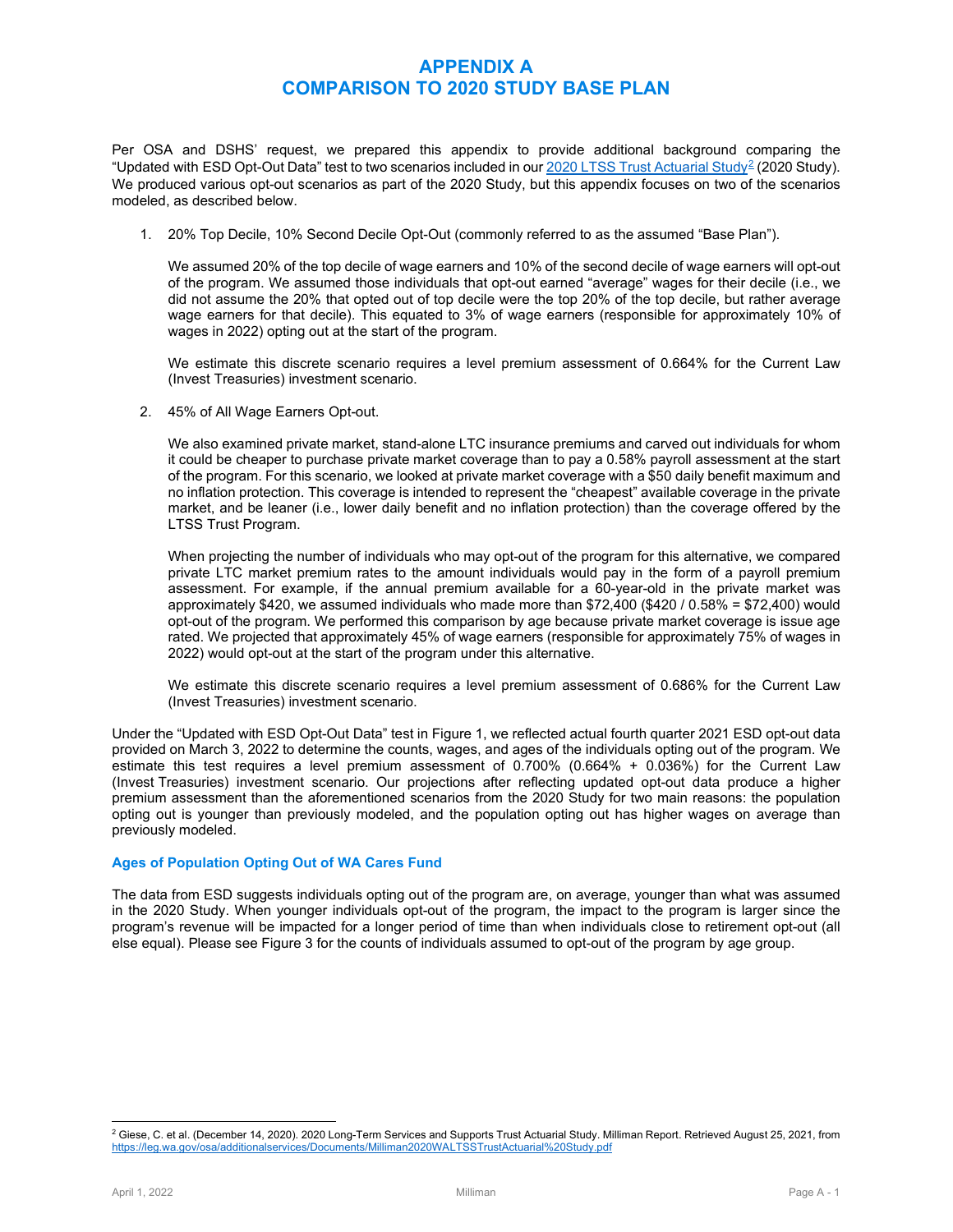## **APPENDIX A COMPARISON TO 2020 STUDY BASE PLAN**

Notably as an example, the data suggests over 19,000 individuals under age 25 have already opted out of the program (as seen in Figure 2), which is significantly higher than was assumed in either test for the 2020 Study. Since the 45% Opt-out Scenario was based off of comparing individual wages and private market premium rates available to Washingtonians for stand-alone LTC coverage, we assumed no individuals under age 25 would opt-out of the program, as private market coverage is often not sold to those under age 25. When individuals under age 25 opt-out of WA Cares, the financial impact is significant since the program will forfeit (on average) decades worth of premiums from these individuals during their remaining working lives.

| <b>Figure 2</b><br><b>Washington Office of the State Actuary</b><br><b>Comparison of Ages of Opt-Out Population</b> |                               |                           |                                       |                                           |                           |                                       |  |
|---------------------------------------------------------------------------------------------------------------------|-------------------------------|---------------------------|---------------------------------------|-------------------------------------------|---------------------------|---------------------------------------|--|
|                                                                                                                     | <b>Individuals Opting Out</b> |                           |                                       | <b>Distribution of Opt-out Population</b> |                           |                                       |  |
| 45% Opt-out<br><b>Base Plan</b><br><b>Using</b><br><b>Scenario</b>                                                  |                               |                           | <b>Base Plan</b>                      | 45% Opt-out<br><b>Scenario</b>            | <b>Using</b>              |                                       |  |
| Age band                                                                                                            | from 2020<br><b>Study</b>     | from 2020<br><b>Study</b> | <b>Actual Opt-</b><br><b>Out Data</b> | from 2020<br><b>Study</b>                 | from 2020<br><b>Study</b> | <b>Actual Opt-</b><br><b>Out Data</b> |  |
| Under 25                                                                                                            | Under 1.000                   | 0                         | 19.000                                | 1%                                        | $0\%$                     | 4%                                    |  |
| 25 to 34                                                                                                            | 16,000                        | 473,000                   | 134.000                               | 16%                                       | 31%                       | 28%                                   |  |
| 35 to 44                                                                                                            | 29,000                        | 453,000                   | 147,000                               | 28%                                       | 30%                       | 31%                                   |  |
| 45 to 54                                                                                                            | 31,000                        | 381,000                   | 106,000                               | 30%                                       | 25%                       | 22%                                   |  |
| 55 to 64                                                                                                            | 22,000                        | 176,000                   | 58.000                                | 22%                                       | 12%                       | 12%                                   |  |
| Over <sub>65</sub>                                                                                                  | 4.000                         | 36.000                    | 9.000                                 | 4%                                        | 2%                        | 2%                                    |  |
| <b>Total</b>                                                                                                        | 103,000                       | 1,519,000                 | 473,000                               | 100%                                      | 100%                      | 100%                                  |  |
| Average age                                                                                                         | 46.4                          | 41.9                      | 41.2                                  |                                           |                           |                                       |  |

## **Wages of Population Opting Out of WA Cares Fund**

The data from ESD suggests individuals opting out of the program have, on average, higher wages than what was assumed in the 2020 Study. Using the new ESD data, trended to 2022 levels, we project the average wages for the individuals opting out to be approximately \$194,000 (as seen in Figure 3). This is 4% higher than the average wage for the opt-out population modeled under the Base Plan (\$187,000) and 70% higher than the average wage for the opt-out population modeled under the 45% Opt-out scenario (\$114,000).

All else equal, the required premium assessment rate is higher because the updated data produces a lower remaining average wage per employee after the opt-out population is removed. Observing the differences in average wages across the scenarios captures the impact to wages in 2022, but modeled wages beyond 2022 also have a significant impact to the required premium assessment. As seen in Figure 3, the average of wages removed is more concentrated around younger ages than modeled. This results in decreased wages extending longer into the projection period than what was previously modeled in the 2020 Study, and ultimately increases the required premium assessment.